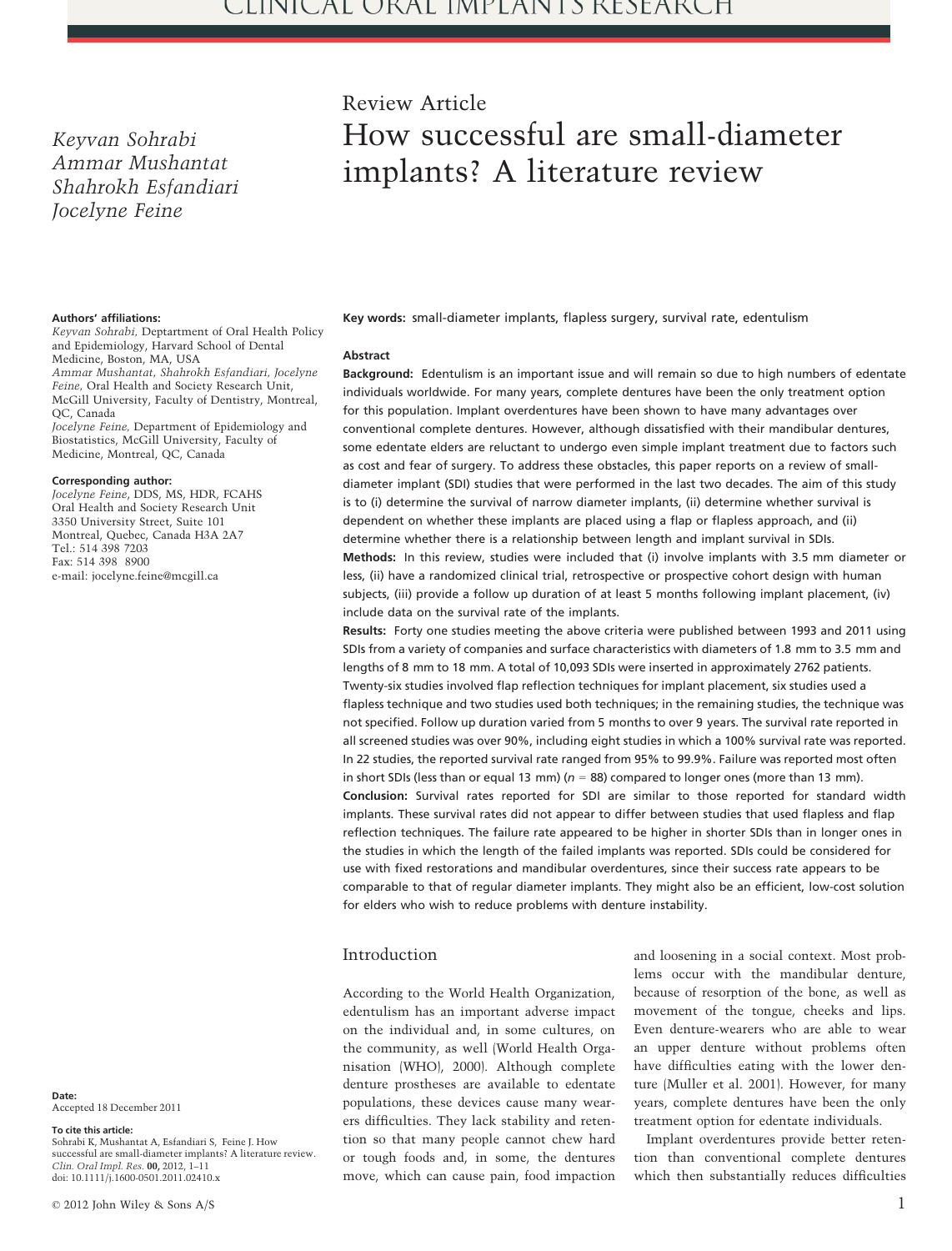in function (Meijer et al. 2004). It has been shown that implants significantly reduce the amount of bone loss, the severity of periimplant ridge resorption, denture instability, pain and sore spots, leading to improved masticatory efficiency and ability (Polzer et al. 2010). Apart from these improvements, several investigations have shown the positive impact of implant support/retention on psychosocial parameters, speaking ability, self-image and denture satisfaction (Cibirka et al. 1997; Wismeijer et al. 1997; Awad et al. 2000; Heydecke et al. 2003; Thomason et al. 2007). Results from a recent meta-analysis of clinical trials on implant overdentures have demonstrated that, compared to conventional complete dentures, mandibular overdentures can be effective treatments for edentate patients, based on patient ratings of satisfaction and oral health-related quality of life (Emami et al. 2009). The overwhelming evidence in support of implant overdentures led to the McGill Consensus Statement and, more recently, to the York Consensus Statement, both of which declare that mandibular two-implant overdentures be considered "as the first choice standard of care for edentulous patients" (Feine et al. 2002; Thomason et al. 2009).

#### Obstacles to implant treatment

Nevertheless, there are several obstacles to the implant option for the edentate patient: First, implant treatment is expensive, and edentate patients are often unable or unwilling to pay (Owen, 2004; Narby et al. 2008; Carlsson and Omar, 2010). It has been reported that, although 10% of the world's population is edentate, only 1.7% have received implant treatment(Carlsson and Omar, 2010).

Although cost is a significant barrier against implant treatment for the edentate population, other important obstacles, such as fear of surgery, play an important role. The largest group of edentate individuals is composed of those aged 65+ years. These elders are often anxious about any surgery (Kiyak et al. 1990). In a prospective study of a group of edentate elders (65+ years) who were offered free implants for mandibular overdentures, more than one third (36%) refused to have them. The most common reason for refusal of the implant therapy was a fear of surgical risks (43%) (Walton and Mac-Entee, 2005). This rejection of implant treatment should be seriously considered, since even the elimination of financial barriers did not persuade these elders to accept implants. In an attempt to explore the major factors that can affect the decision to replace failed implants, a study of 194 patients showed that, besides the cost issue, the main reason patients avoid re-implantation was the fear of additional pain (Mardinger et al. 2008). To gain a greater in-depth understanding of why elderly patients who are currently dissatisfied with conventional dentures decline implant treatment, a recent multicenter qualitative study of edentate patients in the UK and Canada revealed that fear and anxiety relating to potential pain or complications from surgery is a main theme in declining this type of treatment(Ellis et al. 2011).

## Addressing the obstacles

The major obstacles against implant therapy for edentate patients, the issues of cost and fear of surgery, have been discussed. However, what remains to be done now is to overcome these obstacles in order to make implant therapy more accessible and less fearful to this large percentage of the edentate population.

To address the issue of fear, one might consider eliminating the need for flap reflection. Conventional flap-raising procedures are uncomfortable for patients both during and following surgery, while minimally invasive (flapless) procedures are designed to minimize discomfort from surgery by avoiding traumatic injury to the tissues. Flapless procedures may reduce surgical time, which could also reduce costs. Of course, the smaller the dimensions of the implants, the less likely it might be that a flapless placement would fail. Therefore, in an initial step to determine whether small-diameter implants (SDIs) can be placed using flapless procedures, we decided to carry out a literature review to (i) determine the survival of small (narrow) diameter implants, (ii) determine whether their survival is dependent on whether the implants are placed using a flap or flapless approach, and (iii) determine whether there is a relationship between length and implant survival.

# Methods

#### Search strategy and eligibility criteria

PubMed, EMBASE, and Cochrane Database of Systematic Reviews up to August 2011 were searched for all peer-reviewed studies evaluating the use of SDIs. Searches were not restricted by publication date. Both keywords and MeSH terms were used in the electronic

search. Key words used for search were "small diameter implant", "narrow diameter implant" and "mini dental implant". In addition to these databases, the reference lists of articles obtained by the electronic search, reference lists of review articles, and major implant journals (Clinical oral Implants Research, Clinical Implant Dentistry and Related Research, Implant Dentistry and International Journal of Oral & Maxillofacial Implants) were searched manually for relevant articles. No language restrictions were applied. During the review process, we contacted experts and companies involved in this area of research to find other trials or unpublished material. The corresponding authors of studies were contacted to clarify ambiguous or missing data.

To be included in this review, studies were required to (i) involve implants with 3.5 mm diameter or less, (ii) be a randomized clinical trial, retrospective or prospective cohorts in human subjects (iii) provide a follow up duration of at least 5 months following implant placement, (iv) include data with regards to the survival rate of the implants.

The following studies were excluded (i) case reports, reviews, non-clinical studies, explanation of technique or manuals (ii) mini-implants for orthodontic anchorage (iii) animal studies (iv) small-diameter implants that were not meant for permanent use i.e., fixation of temporary crown and bridges

Titles and abstracts, and full-texts when necessary, were screened for eligibility and confirmed by a second reviewer. In the case of discordance between reviewers, consensus was reached by discussion.

## Data extraction

Data extraction was performed independently for each eligible study by at least two reviewers using a standardized form. The following variables were extracted from each study: study outcomes (survival rates), study design (randomized trials, prospective or retrospective cohort), patient demographics (age and sex), inclusion and exclusion criteria, year of publication, setting and country of intervention, follow up duration, Implant type and manufacturer, Implant surface charectristics, total number of implants placed and the number of implants in each patients, jaw segments (Anterior and Posterior site of Maxilla and Mandible), restoration type (Single Fixed, Fixed Partial, or overdentures), percentage of edentate subjects, type of surgery (flapless or not), number of implant failures in each patient and total number of failures.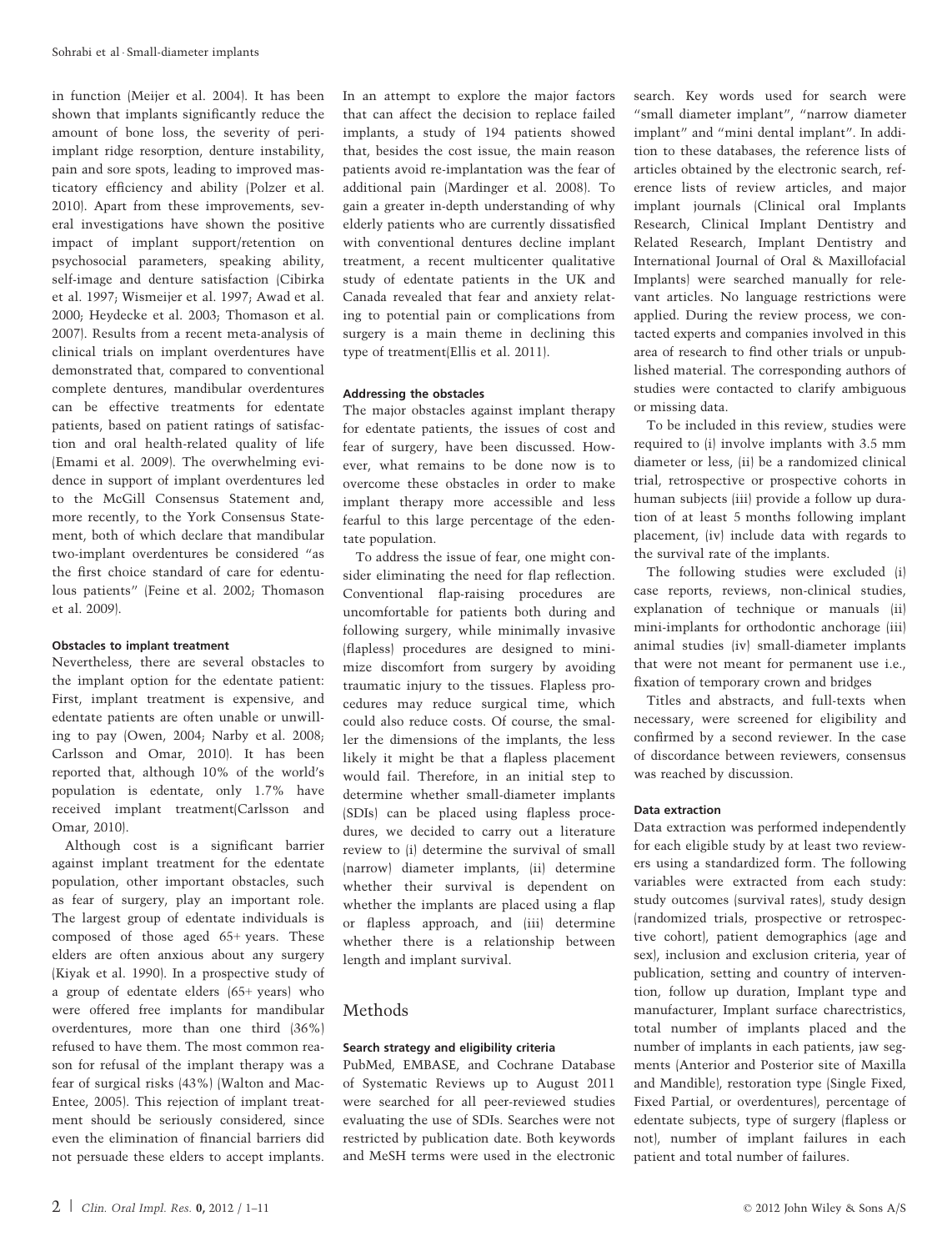# Results

According to the search strategy explained in the methods, 41 studies published between 1993 and 2011 were selected in this review. Our PubMed search contained 39 of these studies, while 2 studies (including one abstract) were obtained through manual searching of the literature (Jorneus, 1996; Terpelle and Khoury, 2008). The search in EMBASE and Cochrane Database of Systematic Reviews did not reveal any new studies. (Table 1)( Block and Kent, 1993; Spiekermann et al. 1995; Jorneus, 1996; Lazzara et al. 1996; Saadoun and Le Gall, 1996; Sethi et al. 1996; Polizzi et al. 1999; Vigolo and Givani, 2000; Andersen et al. 2001; Hallman, 2001; Ahn et al. 2004; Mazor et al. 2004; Vigolo et al. 2004; Zinsli et al. 2004; Bulard and Vance, 2005; Comfort et al. 2005; Griffitts et al. 2005; Cordaro et al. 2006; Romeo et al. 2006; Zarone et al. 2006; Cho et al. 2007; Shatkin et al. 2007; Anitua et al. 2008; Reddy et al. 2008; Terpelle and Khoury, 2008; Veltri et al. 2008; Cochran et al. 2009; Degidi et al. 2009; Franco et al. 2009; Anitua et al. 2010; Jofre et al. 2010; Arisan et al. 2010; Huang et al. 2010; Jofre et al. 2010; Olate et al. 2010; Elsyad et al. 2011; Al-Nawas et al. 2011; Geckili et al. 2011; Malo and de Araujo Nobre, 2011; Morneburg and Proschel, 2008; Sohn et al. 2011). Due to the heterogeneity of the studies, no statistical analysis was performed.

#### Implant characteristics

Different implant brands were used (e.g. Branemark, IMTEC, ITI) with various diameters (1.8–3.5 mm), surface characteristics and lengths (8–18 mm). A total of 10,093 SDIs of various brands, diameters and lengths were inserted in 2762 patients. Some studies however, only reported the number of implants placed but not the number of patients. (Block and Kent, 1993; Lazzara et al. 1996; Saadoun and Le Gall, 1996; Sethi et al. 1996; Bulard and Vance, 2005; Anitua et al. 2008)

#### Patients' characteristics

Patients' ages ranged from 18 to 91 years, these patients presented with various health conditions. Medically compromised Patients (e.g. uncontrolled diabetes mellitus) were excluded from all studies. Eight studies included edentate patients (Ahn et al. 2004; Griffitts et al. 2005; Cho et al. 2007; Morneburg and Proschel, 2008; Veltri et al. 2008; Jofre et al. 2010; Al-Nawas et al. 2011; Elsyad et al. 2011), 14 studies included non-edentate populations (Polizzi et al. 1999; Vigolo and

Givani, 2000; Andersen et al. 2001; Mazor et al. 2004; Vigolo et al. 2004; Cordaro et al. 2006; Romeo et al. 2006; Zarone et al. 2006; Degidi et al. 2008; Degidi et al. 2009; Reddy et al. 2008; Franco et al. 2009; Malo and de Araujo Nobre, 2011; Sohn et al. 2011), 7 studies included mixed populations (edentate and non-edentate)( Lazzara et al. 1996; Hallman, 2001; Zinsli et al. 2004; Comfort et al. 2005; Shatkin et al. 2007; Anitua et al. 2008; Cochran et al. 2009) and, in the remaining studies, the type of edentation was not specified (Block and Kent, 1993; Spiekermann et al. 1995; Jorneus, 1996; Saadoun and Le Gall, 1996; Sethi et al. 1996; Bulard and Vance, 2005; Terpelle and Khoury, 2008; Anitua et al. 2010; Arisan et al. 2010; Huang et al. 2010; Olate et al. 2010; Geckili et al. 2011) (See Table 1).

#### Surgical technique

Twenty six studies used flap reflection techniques for implants' placement (Lazzara et al. 1996; Saadoun and Le Gall, 1996; Sethi et al. 1996; Polizzi et al. 1999; Vigolo and Givani, 2000; Andersen et al. 2001; Hallman, 2001; Ahn et al. 2004; Mazor et al. 2004; Vigolo et al. 2004; Zinsli et al. 2004; Comfort et al. 2005; Romeo et al. 2006; Zarone et al. 2006; Anitua et al. 2008; Morneburg and Proschel, 2008; Veltri et al. 2008; Cochran et al. 2009; Degidi et al. 2009; Franco et al. 2009; Anitua et al. 2010; Arisan et al. 2010; Al-Nawas et al. 2011; Olate et al. 2010; Degidi et al. 2008; Malo and de Araujo Nobre, 2011); six studies used a flapless technique (Bulard and Vance, 2005; Griffitts et al. 2005; Cho et al. 2007; Shatkin et al. 2007; Jofre et al. 2010; Elsyad et al. 2011), two studies used both techniques (Reddy et al. 2008; Sohn et al. 2011) and, in the remaining studies, the technique was not specified (Block and Kent, 1993; Spiekermann et al. 1995; Jorneus, 1996; Saadoun and Le Gall, 1996; Cordaro et al. 2006; Huang et al. 2010; Geckili et al. 2011). In 10 studies, surgical location was reported to be in Mandible (Spiekermann et al. 1995; Ahn et al. 2004; Bulard and Vance, 2005; Griffitts et al. 2005; Cordaro et al. 2006; Cho et al. 2007; Morneburg and Proschel, 2008; Jofre et al. 2010; Al-Nawas et al. 2011; Elsyad et al. 2011), six studies in the Maxilla (Andersen et al. 2001; Hallman, 2001; Mazor et al. 2004; Zarone et al. 2006; Veltri et al. 2008; Degidi et al. 2009), and 20 studies were performed in both jaws (Lazzara et al. 1996; Sethi et al. 1996; Mazor et al. 2004; Vigolo et al. 2004; Zinsli et al. 2004; Comfort et al. 2005; Romeo et al. 2006; Shatkin et al. 2007; Anitua et al. 2008; Reddy et al. 2008; Cochran et al. 2009; Degidi et al. 2009; Franco et al. 2009; Anitua et al. 2010; Sohn et al. 2011; Arisan et al. 2010; Olate et al. 2010; Geckili et al. 2011; Malo and de Araujo Nobre, 2011; Degidi et al. 2008). In the remaining studies, the location was not specified.

#### Prosthesis design

In eight investigations, the implant prostheses used were mandibular overdentures(Ahn et al. 2004; Bulard and Vance, 2005; Griffitts et al. 2005; Cho et al. 2007; Morneburg and Proschel, 2008; Jofre et al. 2010; Al-Nawas et al. 2011; Elsyad et al. 2011), while the rest of the included studies were treated with variety of fixed, removable prostheses and overdentures (Single units, fixed bridges, removable partial denture and partial fixed). Two studies did not report the type of restoration(Block and Kent, 1993; Jorneus, 1996).

#### Follow up

Follow up duration varied from 5 months to over 9 years. Only one study (Griffitts et al. 2005) out of the 41 included studies reported patient-based outcomes. In this study, four subjective measures of patient's satisfaction were assessed (comfort, retention, chewing ability and speaking ability). The authors also discussed the financial advantages of SDIs.

#### Survival rate

The survival rate reported in all screened studies was over 90%, except for one study (Saadoun and Le Gall 1996) in which the survival rate was reported to be 89%. Eight studies reported a 100% survival rate (Sethi et al. 1996; Cordaro et al. 2006; Zarone et al. 2006; Veltri et al. 2008; Degidi et al. 2009; Huang et al. 2010; Jofre et al. 2010; Sohn et al. 2011), and in 23 studies, the survival rate ranged from 95% to 99.9% (Block and Kent, 1993; Spiekermann et al. 1995; Lazzara et al. 1996; Polizzi et al. 1999; Andersen et al. 2001; Hallman, 2001; Campelo and Camara, 2002; Ahn et al. 2004; Mazor et al. 2004; Vigolo et al. 2004; Zinsli et al. 2004; Comfort et al. 2005; Griffitts et al. 2005; Romeo et al. 2006; Anitua et al. 2008; Reddy et al. 2008; Franco et al. 2009; Anitua et al. 2010; Arisan et al. 2010; Malo and de Araujo Nobre, 2011; Al-Nawas et al. 2011; Geckili et al. 2011; Morneburg and Proschel, 2008). Only 13 out of 41 studies reported the length of the failed implants. A total of 104 implant failures (with their length data available) were reported. It was observed that failures occurred most often in implants with short length  $( \leq 13 \text{ mm})$   $(n = 88)$  compared to the long ones (>13 mm) ( $n = 16$ ) used in the same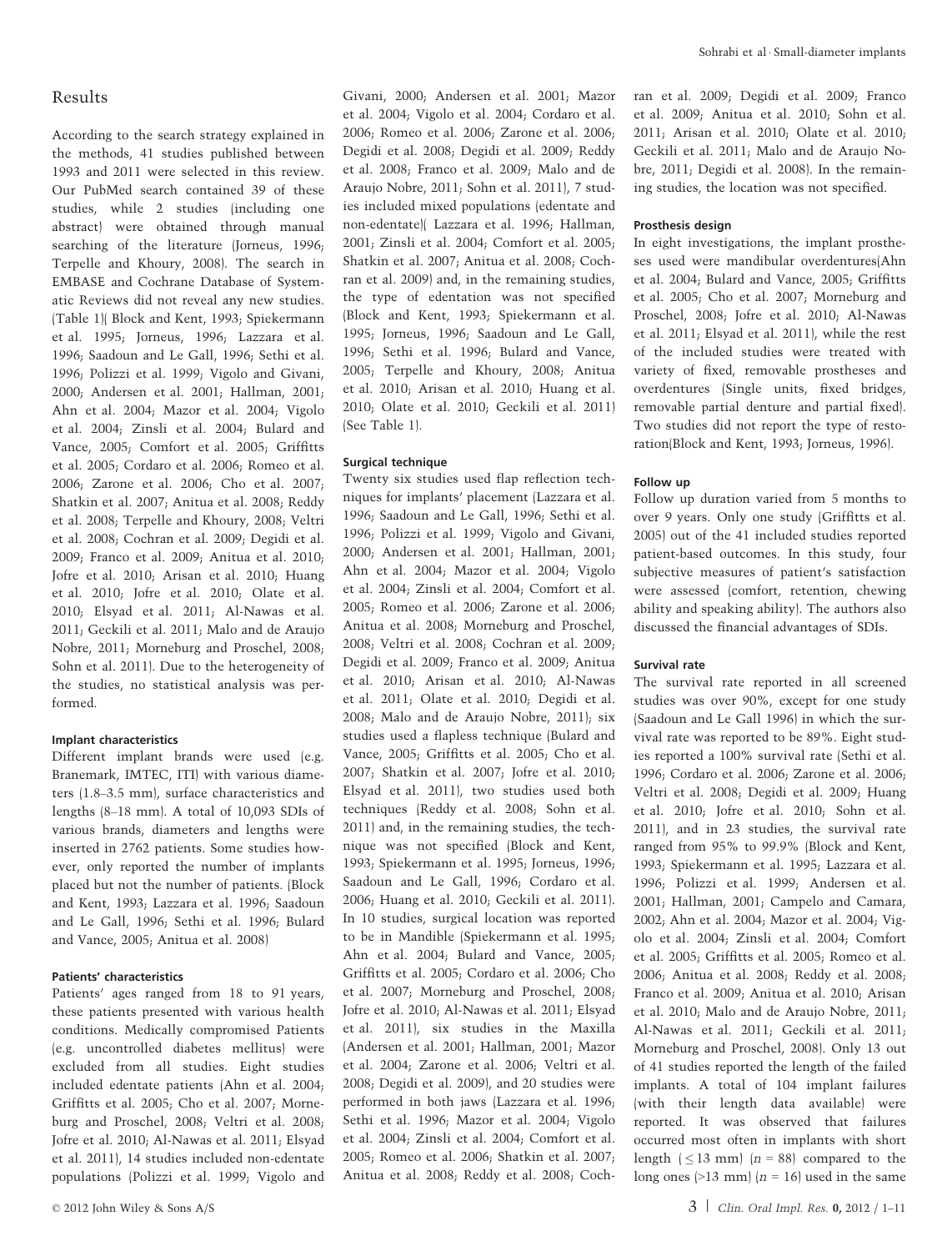|                                                            | Implants<br>survival<br>rate                           | 98%                                                                     | 96.4%                                                                                             | 98.70%                                        | 95.10%                                                                     | 100%                                                 | 98.90%                                                                                                               | 92.30%                                                                                                    |
|------------------------------------------------------------|--------------------------------------------------------|-------------------------------------------------------------------------|---------------------------------------------------------------------------------------------------|-----------------------------------------------|----------------------------------------------------------------------------|------------------------------------------------------|----------------------------------------------------------------------------------------------------------------------|-----------------------------------------------------------------------------------------------------------|
|                                                            | Follow up<br>duration                                  | 1 year                                                                  | 3 years                                                                                           | 5 years                                       | 5 years<br>$(1 - 11)$                                                      | months<br>$23 \pm 4.3$                               | 3 years                                                                                                              | 9.1 years                                                                                                 |
|                                                            | length of<br>implants<br>Failure/<br>failed            | 3/NS                                                                    | 4/4*14 mm                                                                                         | 2/NS                                          | $2*11.5$ mm<br>$1*13$ mm<br>$3*10$ mm<br>$3*15$ mm<br>(12)                 | $\circ$                                              | 1/NS                                                                                                                 | $6*9.5$ mm<br>$7*10$ mm<br>$1*13$ mm<br>$1*8$ mm<br>(14)                                                  |
|                                                            | (years)<br>Age                                         | $(49 - 86)$<br>65.81                                                    | $(49 - 75)$<br>62.9                                                                               | SN                                            | $(26 - 77)$<br>47.5                                                        | $(42 - 72)$<br>52                                    | $(19 - 90)$<br>54.8                                                                                                  | $(21 - 80)$<br>55.3                                                                                       |
|                                                            | Restoration<br>type                                    | Overdentures                                                            | Overdentures                                                                                      | Overdentures<br>127 Fixed<br>$\overline{32}$  | Fixed                                                                      | Fixed                                                | overdenture<br>70% Fixed<br>30%                                                                                      | overdentures<br>96 Fixed<br>24                                                                            |
|                                                            | Edentulism                                             | Edentate<br>100%                                                        | Edentate<br>100%                                                                                  | $\tilde{\mathbf{S}}$                          | edentate<br>are non-<br>patients<br>Most of<br>the                         | 100% non-<br>edentate                                | $\tilde{\mathbf{S}}$                                                                                                 | SN                                                                                                        |
|                                                            | segment<br>Jaw                                         | Mandible                                                                | Mandible                                                                                          | 71 Maxilla<br>88 Mandible                     | Mandible<br>144 Po.<br>Maxilla<br>103 Po.                                  | 54 Mandible<br>8 Maxilla                             | 23 Mandible<br>66 Maxilla                                                                                            | 161 Maxilla<br>Mandible<br>155                                                                            |
|                                                            | implants/<br>Patients<br>Number<br>$\overline{\sigma}$ | implants<br>patients<br>178<br>89                                       | implants<br>patients<br>112<br>28                                                                 | implants<br>patients<br>159<br>$\overline{7}$ | implants<br>patients<br>147<br>247                                         | implants<br>Patients<br>62<br>32                     | implants<br>Patients<br>89<br>51                                                                                     | implants<br>patients<br>139<br>316                                                                        |
|                                                            | characteristic<br>Surface                              | Large grit,<br>Sandblast,<br>(SLActive)<br>etched<br>Acid               | blasted<br>& acid-<br>etched<br>Sand                                                              | Various                                       | surface VS<br>TiUnite <sup>™</sup><br>(rio2)<br>Machined                   | HA body<br>RBT body                                  | PRGF acid-<br>surface<br>etched                                                                                      | and acid<br>blasting<br>etching<br>Sand                                                                   |
|                                                            | Implant<br>length                                      | $10 \text{ mm}$<br>$12 \text{ mm}$<br>$14 \text{ mm}$<br>$8 \text{ mm}$ | $(36.6\%)$<br>(31.3%)<br>$18 \text{ mm}$<br>$16 \text{ mm}$<br>12 mm<br>(7.1 %)<br>14 mm<br>(25%) | $\approx$                                     | $11.5 \text{ mm}$<br>$13 \text{ mm}$<br>$15 \text{ mm}$<br>$10 \text{ mm}$ | $12 \text{ mm}(3)$<br>$15 \, \text{mm}$<br>(59)      | $10 \text{ mm} (8)$<br>$11.5 \text{ mm}$<br>$13 \, \text{mm}$<br>$15 \, \text{mm}$<br>(41)<br>(31)<br>$\circledcirc$ | $8-9.5$ mm<br>$13-15$ mm<br>$11 - 13$ mm<br>$11 \text{ mm}$<br>(113)<br>$(33)$<br>(83)<br>$9.5 -$<br>(87) |
|                                                            | diameter<br>Implant                                    | 3.3 mm                                                                  | $\frac{8}{1}$                                                                                     | $3.3 - 3.5$ mm                                | $3.3 \, \text{mm}$                                                         | 3.00 mm                                              | $2.5 - 3$ mm                                                                                                         | 3.4 mm<br>$3.3 \text{ mm}$                                                                                |
|                                                            | Implant<br>type                                        | Straumann                                                               | IMTEC                                                                                             | Osseospeed<br>Straumann<br>Biolok Int<br>Xive | Branemark                                                                  | Biohorizons                                          | <b>Tiny®</b>                                                                                                         | Straumann<br>Xive                                                                                         |
|                                                            | Technique<br>design/<br>Study                          | Randomized<br>reflection<br>trial/Flap                                  | Prospective/<br>Flapless                                                                          | Retrospective/<br>$\frac{5}{2}$               | Retrospective/<br>reflection<br>Flap                                       | Retrospective/<br>and flapless<br>reflection<br>Flap | Retrospective/<br>reflection<br>Flap                                                                                 | Retrospective/<br>reflection<br>Flap                                                                      |
| Table 1. Characteristics of studies included in the review | Citation/<br>Country                                   | et al. (2011)/<br>Multicenter<br>Al-Nawas<br>(Europe)                   | (2011)/Egypt<br>Elsyad et al.                                                                     | Geckili et al.<br>(2011)<br>Turkey            | Malo and de<br>Portugal<br>Araujo<br>(2011)<br>Nobre                       | (2011)/Korea<br>Sohn et al.                          | $(2010)$ /Spain<br>Anitua et al.                                                                                     | Arisan (2010)/<br>Turkey                                                                                  |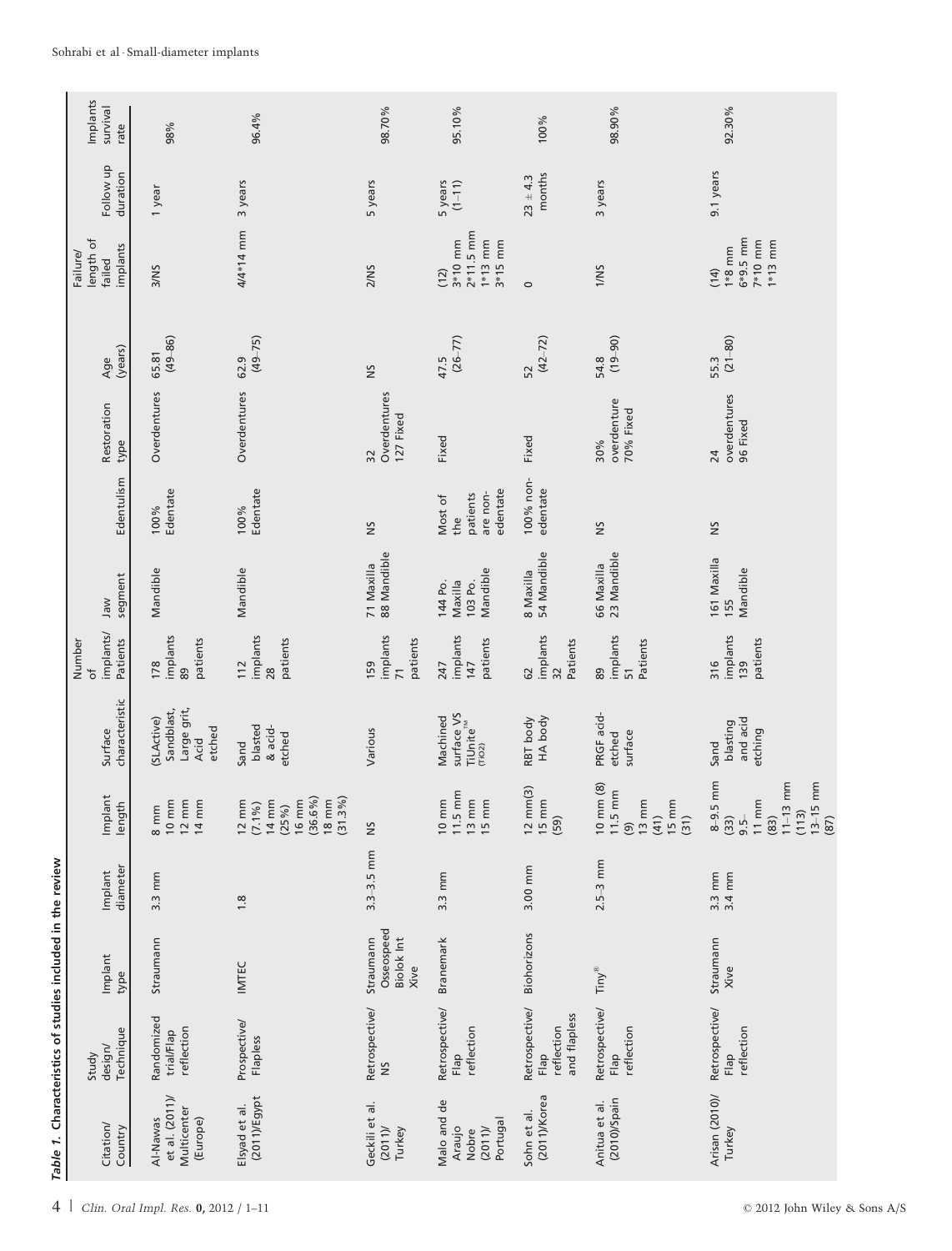|                      | Implants<br>survival<br>rate                  | 100%                             | 100%                             | 94.90%                                               | $\approx$                                                                                                             | 100%                                   | 95.70%                                                                         | 99.40%                                                                        | 99%                                                                                                                                             |
|----------------------|-----------------------------------------------|----------------------------------|----------------------------------|------------------------------------------------------|-----------------------------------------------------------------------------------------------------------------------|----------------------------------------|--------------------------------------------------------------------------------|-------------------------------------------------------------------------------|-------------------------------------------------------------------------------------------------------------------------------------------------|
|                      | Follow up<br>duration                         | 21 months                        | 2 years                          | 249 days                                             | 5 years                                                                                                               | 3 years                                | 25 months                                                                      | 3 years                                                                       | 28 months                                                                                                                                       |
|                      | length of<br>implants<br>Failure/<br>failed   | $\circ$                          | $\circ$                          | 7/NS                                                 | SN                                                                                                                    | $\circ$                                | $2*10$ mm<br>$3*13$ mm<br>$\overline{5}$                                       | $\sim$                                                                        | 3*10.0 mm<br>$2*15.0$ mm<br>$3*11.5$ mm<br>$1*18.0$ mm<br>$\circledcirc$                                                                        |
|                      | (years)<br>Age                                | SN                               | $45 - 90$                        | $(13 - 84)$<br>42.7                                  | $(19 - 78)$<br>51                                                                                                     | $(18 - 55)$<br>31.5                    | 53                                                                             | SN                                                                            | $(17-91)$<br>54                                                                                                                                 |
|                      | Restoration<br>type                           | Fixed                            | Overdentures                     | Overdentures<br>Fixed                                | Fixed                                                                                                                 | Single fixed                           | 7 Removable<br>15 None<br>69 Fixed                                             | Fixed                                                                         | Overdentures<br>Fixed                                                                                                                           |
|                      | Edentulism                                    | SN                               | Edentate<br>100%                 | SN                                                   | Edentate<br>and non-<br>edentate                                                                                      | 100% non-<br>edentate                  | 100% non-<br>edentate                                                          | S                                                                             | 78% non-<br>edentate<br>Edentate<br>22%                                                                                                         |
|                      | segment<br>Jaw                                | š                                | Mandible                         | 26 Mandible<br>109 Maxilla                           | Mandible<br>231 (HC)<br>Maxilla<br>365(SS)                                                                            | Anterior<br>Maxilla                    | 16 Mandible<br>75 Maxilla                                                      | S                                                                             | 53% Maxilla<br>Mandible<br>47%                                                                                                                  |
|                      | implants/<br>Patients<br>Number<br>$\rm ^{+}$ | implants<br>patients<br>36<br>36 | implants<br>45<br>patients<br>90 | implants<br>patients<br>137<br>SN                    | implants<br>patients<br>192<br>596                                                                                    | implants<br>Patients<br>60<br>60       | implants<br>patients<br>36<br>94                                               | implants<br>patients<br>337<br>137                                            | implants<br>Patients<br>911<br>$\frac{5}{2}$                                                                                                    |
|                      | characteristic<br>Surface                     | RBM                              | acid-etched<br>blasted &<br>Sand | Acidification                                        | Titanium<br>plasma-<br>sprayed                                                                                        | Grit-blasted<br>and acid-<br>etched    | Various                                                                        | Grit blasted/<br>acid etched/<br>neutralized<br>(FRIADENT<br>surface<br>plus) | PRGF treated                                                                                                                                    |
|                      | Implant<br>length                             | š                                | $15 \, \text{mm}$                | $10 - 12$ mm<br>$6-9$ mm<br>$18 \text{ mm}$<br>$13-$ | $10 \text{ mm}$<br>$12 \text{ mm}$<br>$\begin{array}{c} 14 \text{ mm} \\ 16 \text{ mm} \end{array}$<br>$8 \text{ mm}$ | $13 \text{ mm}$<br>$15 \text{ mm}$     | $\begin{array}{c} 10 \text{ mm} \\ 13 \text{ mm} \\ 16 \text{ mm} \end{array}$ | š                                                                             | 15.0 mm<br>$\sum_{i=1}^{n}$<br>$11.5 \text{ mm}$<br>13.0 mm<br>$(358)$<br>18.0 mm<br>8.5 mm<br>(102)<br>(263)<br>10.01<br>(118)<br>(24)<br>(46) |
|                      | diameter<br>Implant                           | $2.5$ mm<br>$3.0$ mm             | $1.8 \text{ mm}$                 | $3.3 - 3.5$ mm                                       | $3.3 - 4.1$ mm<br>Screw)(SS)<br>(Hollow-<br>cylinder)<br>$3.5 \, \text{mm}$<br>(Solid-<br>(HC)                        | 3.0 mm                                 | $3-3.5$ mm                                                                     | 3.0 mm<br>3.4 mm                                                              | 2.5 mm<br>3.0 mm<br>3.3 mm                                                                                                                      |
|                      | Implant<br>type                               | Osstem<br>SIN                    | IMTEC                            | Neodent<br>Conexão<br>SIN                            | Straumann                                                                                                             | XIVE                                   | Various<br>Types <sup>1</sup>                                                  | XIVE                                                                          | $\mathsf{BTI}^\circledR$                                                                                                                        |
|                      | Technique<br>design/<br>Study                 | Prospective/<br>Š                | trial/Flapless<br>Randomized     | Retrospective/<br>reflection<br>Flap                 | Prospective/<br>reflection<br>Flap                                                                                    | Randomized<br>reflection<br>trial/Flap | Retrospective/<br>reflection<br>Flap                                           | Retrospective/<br>$\frac{2}{5}$                                               | Retrospective/<br>reflection<br>Flap                                                                                                            |
| Table 1. (continued) | Citation/<br>Country                          | $(2010)$ /China<br>Huang et al.  | (2010)/Chile<br>Jofre et al.     | $(2010)$ /Brazil<br>Olate et al.                     | et al. (2009)/<br>USA, UK<br>Cochran                                                                                  | Degidi et al.<br>(2009)/Italy          | Franco et al.<br>$(2009)/$ Italy                                               | Terpelle and<br>Germany<br>Khoury<br>(2008)                                   | Anitua et al.<br>(2008)/Spain                                                                                                                   |
|                      |                                               |                                  |                                  |                                                      |                                                                                                                       |                                        |                                                                                |                                                                               |                                                                                                                                                 |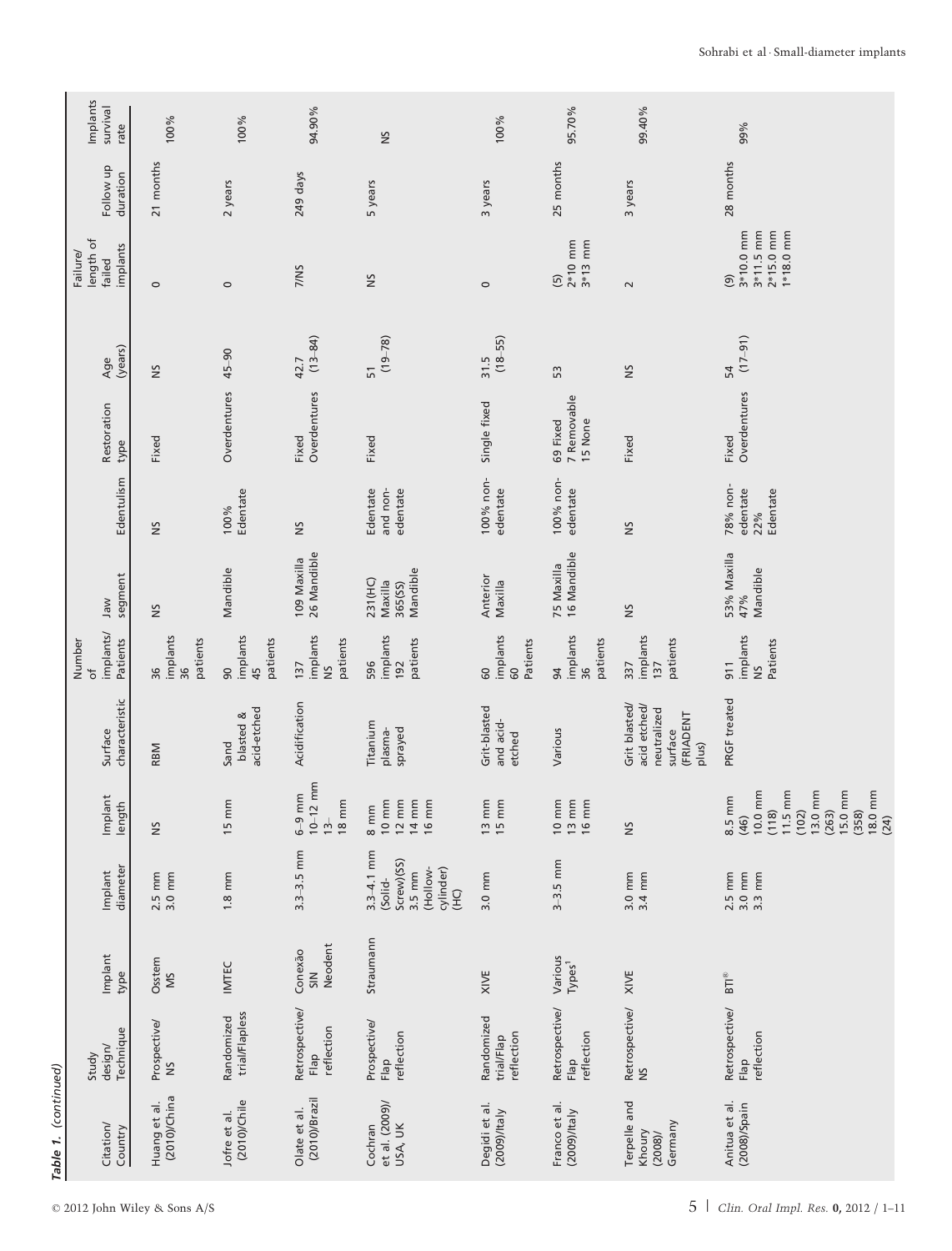|                      | Implants<br>survival<br>rate                           | 99.40%                                                                                                                                                                                 | 95.50%                                                                     | 96.70%                                                             | 100%                                                                                                 | 94%                                                     | 94.20%                                  | 100%                                             | 98.1% (U)<br>96.9%<br>(L)*                |
|----------------------|--------------------------------------------------------|----------------------------------------------------------------------------------------------------------------------------------------------------------------------------------------|----------------------------------------------------------------------------|--------------------------------------------------------------------|------------------------------------------------------------------------------------------------------|---------------------------------------------------------|-----------------------------------------|--------------------------------------------------|-------------------------------------------|
|                      | Follow up<br>duration                                  | 20 months                                                                                                                                                                              | 6 years                                                                    | 1 year                                                             | 1 year                                                                                               | 36 months<br>$\frac{4}{3}$                              | 2.9 years                               | 23 months                                        | 7 years                                   |
|                      | length of<br>implants<br>Failure/<br>failed            | $1*13$ mm<br>1 $*18$ mm<br>$1*15$ mm<br>$\widehat{S}$                                                                                                                                  | 6/NS                                                                       | $\overline{\phantom{0}}$                                           | $\circ$                                                                                              | 2/NS                                                    | 145/NS                                  | $\circ$                                          | $3*10$ mm<br>$\widehat{\Xi}$              |
|                      | (years)<br>Age                                         | $(18 - 80)$<br>50                                                                                                                                                                      | $69(53-83)$                                                                | $19 - 74$                                                          | $(42 - 74)$<br>58                                                                                    | $(30 - 83)$<br>58.25                                    | $20 - 100$                              | $(13 - 84)$<br>42.7                              | $(21 - 74)$<br>55.8                       |
|                      | Restoration<br>type                                    | Fixed                                                                                                                                                                                  | Overdentures                                                               | Single fixed                                                       | Fixed                                                                                                | Overdentures                                            | Overdentures<br>55% Fixed<br>45%        | Single fixed                                     | 99 Partial<br>23 Single<br>fixed<br>fixed |
|                      | Edentulism                                             | 100% non-<br>edentate                                                                                                                                                                  | Edentate<br>100%                                                           | 100% non-<br>edentate                                              | Edentate<br>100%                                                                                     | Edentate<br>100%                                        | 55% non-<br>Edentate<br>edentate<br>45% | 100% non-<br>edentate                            | 100% non-<br>edentate                     |
|                      | segment<br>Jaw                                         | 193 Maxilla<br>Mandible<br>317                                                                                                                                                         | Mandible                                                                   | Maxilla<br>Mandible                                                | Maxilla                                                                                              | Mandible                                                | 50% Maxilla<br>Mandible<br>50%          | Mandible<br>Ant.                                 | Maxilla (56)<br>Mandible<br>(66)          |
|                      | implants/<br>Patients<br>Number<br>$\overline{\sigma}$ | implants<br>patients<br>510<br>237                                                                                                                                                     | implants<br>Patients<br>134<br>67                                          | implants<br>patients<br>$\overline{31}$<br>$\overline{c}$          | implants<br>patients<br>$\overline{7}3$<br>$\frac{2}{3}$                                             | implants<br>patients<br>34<br>$\overline{C}$            | implants<br>patients<br>2514<br>531     | implants<br>Patients<br>44<br>$\overline{3}$     | implants<br>patients<br>122<br>68         |
|                      | characteristic<br>Surface                              | Various                                                                                                                                                                                | Sand-plasted<br>and CaP<br>coated                                          | blast surface<br>with square<br>Resorbable<br>threads              | TiO2-blasted                                                                                         | Conventional<br>machined                                | Etched self-<br>tapping<br>thread       | sandblasted<br>Large-grit<br>and acid-<br>etched | sprayed (TPS)<br>Titanium<br>plasma-      |
|                      | Implant<br>length                                      | Premolars<br>Molars (8-<br>$(9.5 - 18)$<br>$15 \, \text{mm}$<br>Canines<br>$18 \, \text{mm}$<br>$18 \, \text{mm}$<br>Incisors<br>(158)<br>(169)<br>(120)<br>$(10 -$<br>$(11 -$<br>(33) | $9 \text{ mm}(22)$<br>$12 \, \text{mm}$<br>$15 \text{ mm}$<br>(82)<br>(30) | š                                                                  | $13 \, \text{mm}$<br>$\begin{array}{c} 15 \text{ mm} \\ 17 \text{ mm} \end{array}$<br>$9 \text{ mm}$ | $\frac{10 \text{ mm}}{14 \text{ mm}}$<br>$7 \text{ mm}$ | š                                       | š                                                | $10 \text{ mm}$<br>$12 \text{ mm}$        |
|                      | diameter<br>Implant                                    | $3-3.5$ mm                                                                                                                                                                             | $2.5 \text{ mm}$                                                           | 3.0 mm                                                             | 3.5 mm                                                                                               | 2.4 mm                                                  | $1.8 - 2.4$ mm                          | 3.5 mm                                           | $3.3 \text{ mm}$                          |
|                      | Implant<br>type                                        | Various<br>Types                                                                                                                                                                       | Microplant                                                                 | Biohorizons                                                        | Astra Tech                                                                                           | Dentatus                                                | $\geq$                                  | Straumann                                        | E                                         |
|                      | Technique<br>design/<br>Study                          | Retrospective/<br>reflection<br>Flap                                                                                                                                                   | Prospective/<br>reflection<br>Flap                                         | Flapless and<br>Prospective,<br>Case series/<br>reflection<br>flap | Prospective/<br>reflection<br>Flap                                                                   | Prospective/<br>Flapless                                | Prospective/<br>Flapless                | Retrospective/<br>$\tilde{S}$                    | Prospective/<br>reflection<br>Flap        |
| Table 1. (continued) | Citation/<br>Country                                   | Degidi et al.<br>$(2008)/t$ aly                                                                                                                                                        | and Proschel<br>Morneburg<br>Germany<br>(2008)                             | Reddy et al.<br>(2008)/USA                                         | Veltri et al.<br>(2008)/Italy                                                                        | (2007)/USA<br>Cho et al.                                | Shatkin et al.<br>(2007)/USA            | et al. (2006)/<br>Cordaro<br>Italy               | Romeo et al.<br>(2006)/tan                |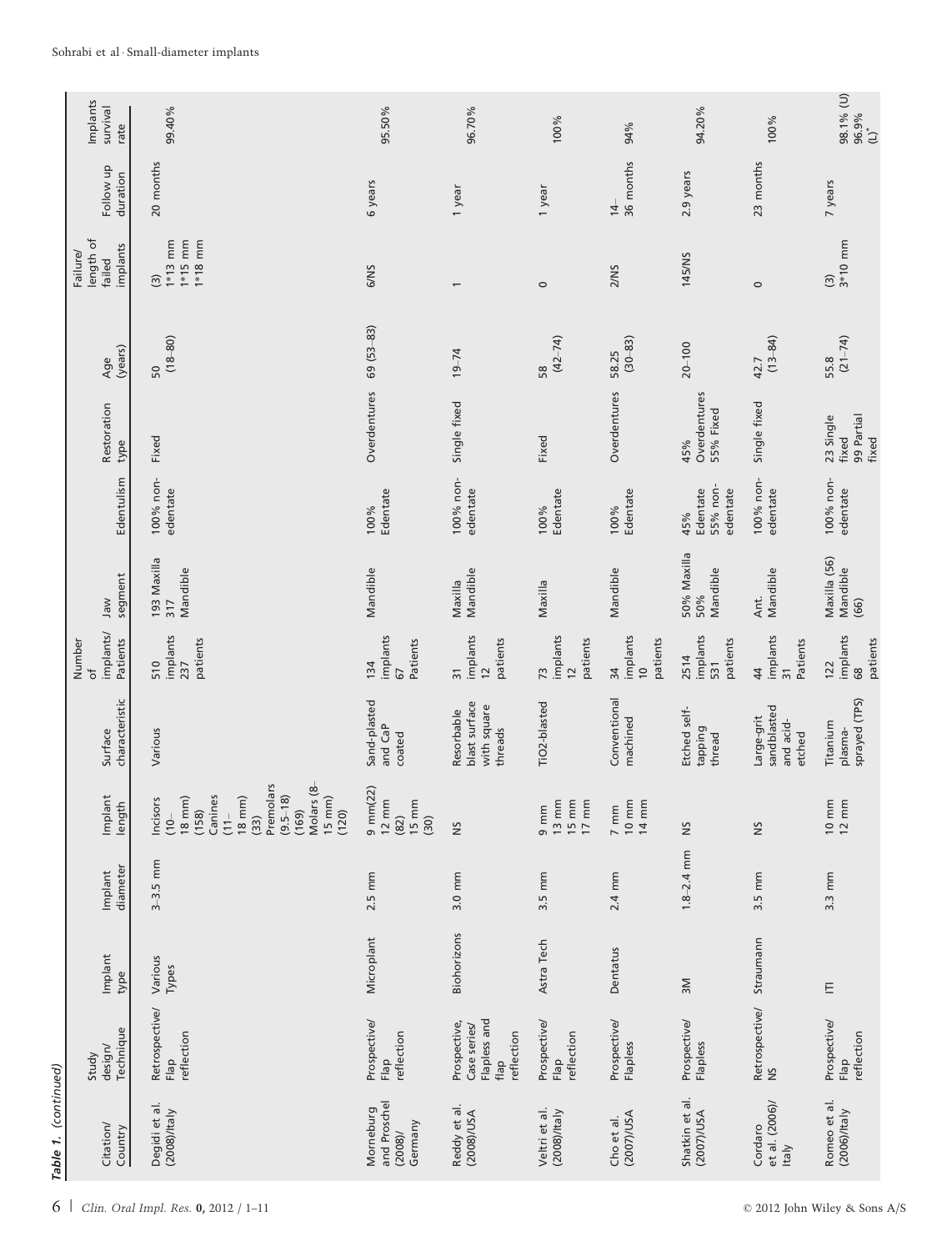| Implants<br>Isurvival<br>rate                          | 100%                                                               | 91.17%                                    | 96%                                                                 | 97.40%                                         | 96.30%                                                                | 96.8                                          | 95.30%                                                                                                                         | 96.60%                                                           | 93.80%                                 |
|--------------------------------------------------------|--------------------------------------------------------------------|-------------------------------------------|---------------------------------------------------------------------|------------------------------------------------|-----------------------------------------------------------------------|-----------------------------------------------|--------------------------------------------------------------------------------------------------------------------------------|------------------------------------------------------------------|----------------------------------------|
| Follow up<br>duration                                  | 39 months<br>$^{24}$                                               | to 8 years<br>4 months                    | 5 years                                                             | 5 months                                       | 5.5 months                                                            | 5 years                                       | 7 years                                                                                                                        | 6 years                                                          | 2 years                                |
| length of<br>implants<br>Failure/<br>failed            | $\circ$                                                            | 103                                       | 1/NS                                                                | 3/NS                                           | 1/NS                                                                  | 1/NS                                          | $8*10$ mm<br>$1*13$ mm<br>$\widehat{\Theta}$                                                                                   | $3*10$ mm<br>$5*12$ mm<br>$1*8$ mm<br>$\circ$                    | 2/NS                                   |
| (years)<br>Age                                         | $(21 - 80)$<br>55.3                                                | 70                                        | $18 - 70$                                                           | $(50 - 90)$<br>67                              | $(41 - 73)$<br>52.9                                                   | ŠN                                            | 39 $(17-74)$                                                                                                                   | $62(19-87)$                                                      | $23.2(17 - 54)$                        |
| Restoration<br>type                                    | Fixed                                                              | Overdentures                              | dentures<br>bridges<br>6 Fixed<br>3 Fixed                           | Overdentures                                   | Overdentures                                                          | Single fixed                                  | 98 Partial<br>94 Single<br>fixed                                                                                               | Overdentures<br>57 Fixed<br>120                                  | Single fixed                           |
| Edentulism                                             | 100% non-<br>edentate                                              | š                                         | 70% non-<br>edentate<br>Edentate<br>30%                             | Edentate<br>100%                               | Edentate<br>100%                                                      | 100% non-<br>edentate                         | 100% non-<br>edentate                                                                                                          | Edentate<br>edentate<br>(19%)<br>(81%)<br>non-                   | 100% non-<br>edentate                  |
| segment<br>Jaw                                         | Ant. Maxilla                                                       | Mandible                                  | Mandible<br>(6) Post.<br>$(3)$ Ant.<br>Maxilla                      | Mandible<br>Ant.                               | Mandible                                                              | Mandible<br>Maxilla                           | 60% Maxilla<br>Mandible<br>Antr(50)<br>Antr(68)<br>Post(42)<br>Post(32)<br>40%                                                 | 43% Maxilla<br>Mandible<br>57%                                   | Ant. Maxilla                           |
| implants/<br>Patients<br>Number<br>$\overline{\sigma}$ | implants<br>patient<br>$\overline{30}$<br>34                       | implants<br>1029                          | implants<br>patients<br>23<br>თ,                                    | implants<br>patients<br>116<br>$\overline{30}$ | implants<br>patients<br>27<br>$\overline{\phantom{0}}$                | implants<br>patients<br>$\overline{32}$<br>32 | implants<br>patients<br>165<br>192                                                                                             | implants<br>patients<br>298<br>154                               | implants<br>Patients<br>28<br>32       |
| characteristic<br>Surface                              | Acid-etched<br>and sand-<br>plasted                                | Etched self-<br>tapping<br>thread         | screw-shaped<br>Machined                                            | Etched self-<br>tapping<br>thread              | Etched self-<br>tapping<br>thread                                     | Integrated                                    | Dual acid-<br>etched                                                                                                           | phosphate<br>Tricalcium<br>blasted                               | Dual acid-<br>etched                   |
| Implant<br>length                                      | $14 \text{ mm}(8)$<br>$9 \text{ mm}(9)$<br>$12 \text{ mm}$<br>(17) | $\tilde{z}$                               | $13 \text{ mm}(5)$<br>$15 \text{ mm}(8)$<br>$10 \text{ mm}$<br>(10) | mm<br>$10 - 18$                                | $13 \text{ mm}(6)$<br>$18 \text{ mm}(2)$<br>$15 \, \text{mm}$<br>(19) | $13 \, \text{mm}$                             | $11.5 \text{ mm}$<br>8.5 mm<br>$13 \, \text{mm}$<br>$15 \text{ mm}$<br>$10 \text{ mm}$<br>(64)<br>(37)<br>(51)<br>(10)<br>(30) | 8 mm(60)<br>$10 \text{ mm}$<br>$12 \text{ mm}$<br>(126)<br>(112) | $13 \text{ mm}$<br>$15 \text{ mm}$     |
| diameter<br>Implant                                    | $3.3 \text{ mm}$                                                   | $1.8 - 2.4$ mm                            | $3.3 \text{ mm}$                                                    | $1.8 \text{ mm}$                               | $1.8 - 2$ mm                                                          | 2.4 mm                                        | 3.25 mm<br>$2.9$ mm                                                                                                            | $3.3 \text{ mm}$                                                 | 3.25 mm                                |
| Implant<br>type                                        | E                                                                  | <b>INTEC</b>                              | <b>Branemark</b>                                                    | <b>IMTEC</b>                                   | <b>IMTEC</b>                                                          | Hi-Tec                                        | $\overline{3}$                                                                                                                 | E                                                                | $\overleftarrow{\scriptstyle{\infty}}$ |
| Technique<br>design/<br>Study                          | Prospective/<br>reflection<br>Flap                                 | Prospective/<br>Flapless                  | Prospective/<br>reflection<br>Flap                                  | Prospective/<br>Flapless                       | Prospective/<br>reflection<br>Flap                                    | Prospective/<br>reflection<br>Flap            | Retrospective/<br>reflection<br>Flap                                                                                           | Prospective/<br>reflection<br>Flap                               | Prospective/<br>reflection<br>Flap     |
| Citation/<br>Country                                   | Zarone et al.<br>(2006)/tan                                        | Vance (2005)/<br><b>Bulard</b> and<br>USA | et al. (2005)/<br>Comfort<br>Italy                                  | Griffitts et al.<br>(2005)/USA                 | $(2004)$ /Korea<br>Ahn et al.                                         | Mazor et al.<br>$(2004)/\text{l}$ srael       | Vigolo et al.<br>$(2004)/\tau$ taly                                                                                            | Switzerland<br>Zinsli et al.<br>(2004)                           | et al. (2001)/<br>Andersen<br>Norway   |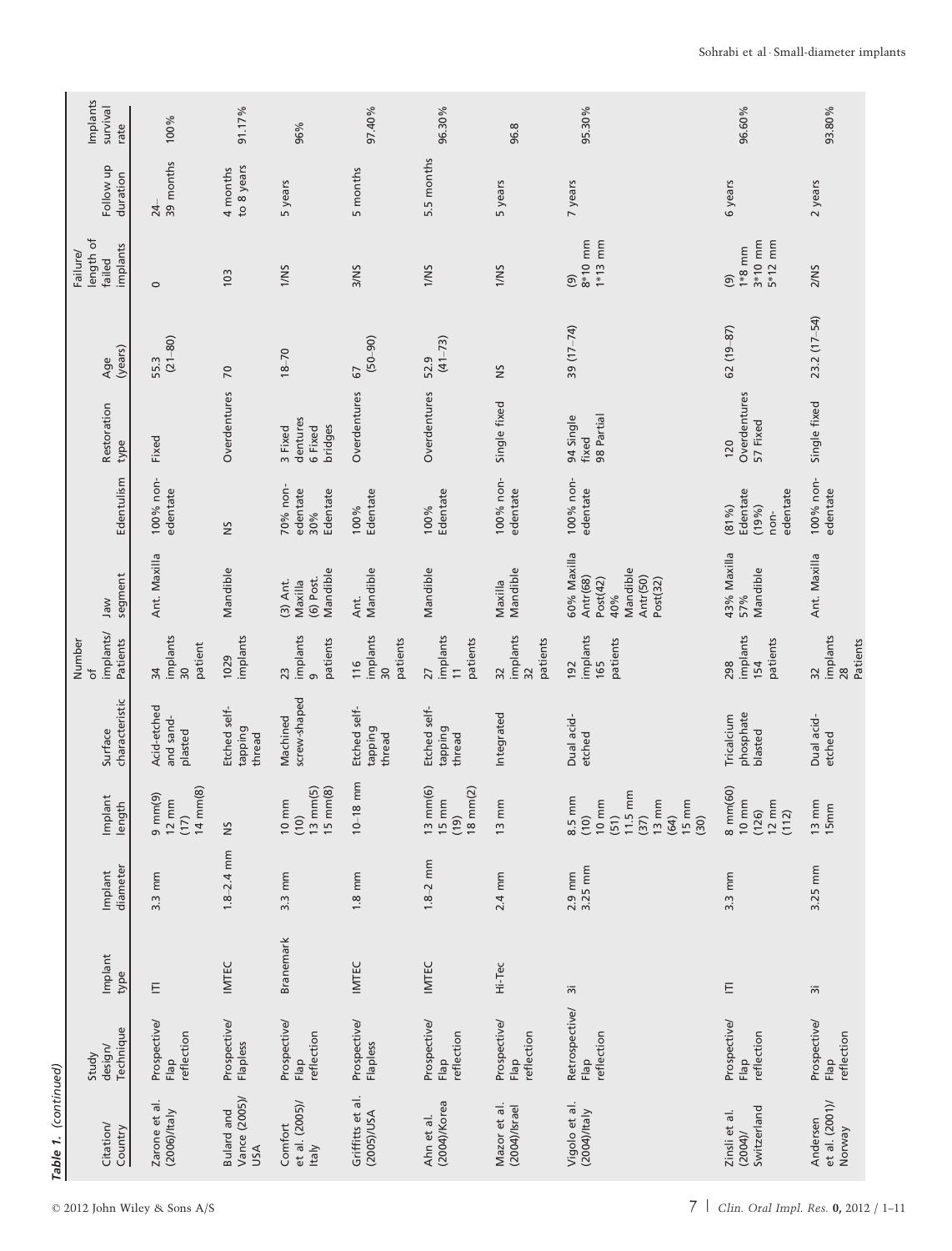|                      | Implants<br>survival<br>rate                | 99.4                                                           | 94.20%                                                                                          | 96.70%                                                      | 96%                                  | 100%                                                               | 89%                                                                                                                    | 93%                                     | 95%                                           | 99%                                     |
|----------------------|---------------------------------------------|----------------------------------------------------------------|-------------------------------------------------------------------------------------------------|-------------------------------------------------------------|--------------------------------------|--------------------------------------------------------------------|------------------------------------------------------------------------------------------------------------------------|-----------------------------------------|-----------------------------------------------|-----------------------------------------|
|                      | Follow up<br>duration                       | 1 year                                                         | 5 years                                                                                         | 1 year                                                      | 5 years                              | 3 years                                                            | 8 years                                                                                                                | S                                       | 5.7 years                                     | 8 years                                 |
|                      | length of<br>implants<br>Failure/<br>failed | $1*8$ mm<br>$\widehat{c}$                                      | $2*10$ mm<br>$1*13$ mm<br>$\widehat{\mathcal{C}}$                                               | 1/NS                                                        | 8/NS                                 | $\circ$                                                            | $(34)$ 8 mm<br>$10 \text{ mm}(3)$<br>12 mm(6)<br>$14 \text{ mm}(2)$<br>$16 \text{ mm}(2)$<br>(21)                      | 7/NS                                    | 7/NS                                          | 2/NS                                    |
|                      | (years)<br>Age                              | 57 (20 to 86)                                                  | $35(18-74)$                                                                                     | $30(13 - 58)$                                               | $18 - 82$                            | š                                                                  | SN                                                                                                                     | SN                                      | $60(24-87)$                                   | ŠN                                      |
|                      | Restoration<br>type                         | Various fixed                                                  | Single fixed                                                                                    | Single fixed                                                | Various fixed                        | 99 Partial<br>23 Single<br>fixed<br>fixed                          | Various                                                                                                                | S                                       | Overdentures                                  | ŠN                                      |
|                      | Edentulism                                  | edentate<br>Edentate<br>$(22.5\%)$<br>$(77.5\%)$<br>non-       | 100% non-<br>edentate                                                                           | 100% non-<br>edentate                                       | Edentate<br>and non-<br>edentate     | S                                                                  | SN                                                                                                                     | S                                       | S                                             | SN                                      |
|                      | segment<br>Jaw                              | Maxilla                                                        | 23 Mandible<br>29 Maxilla                                                                       | Ant Maxilla                                                 | 82 Mandible<br>120 Maxilla           | AntMandible<br>39% Post.<br>Mandible<br>48% Ant.<br>Maxilla<br>13% | Š                                                                                                                      | S                                       | Mandible<br>Ant.                              | posterior<br>43%                        |
|                      | implants/<br>Patients<br>Number<br>đ        | implants<br>patients<br>160<br>$\overline{a}$                  | implants<br>patients<br>52<br>$\overline{\overline{4}}$                                         | implants<br>patients<br>30<br>$\overline{21}$               | implants<br>201                      | implants<br>109                                                    | implants<br>306                                                                                                        | implants<br>patients<br>106<br>201      | implants<br>patients<br>127<br>$\overline{6}$ | implants<br>238                         |
|                      | characteristic<br>Surface                   | sprayed (TPS)<br>phosphate<br>Tricalcium                       | Dual acid-<br>etched                                                                            | oxide layer<br>enhanced<br>Uniquely<br>titanium             | (endosseous)<br>Dual acid-<br>etched | etched micro-<br>Grit blasted<br>and acid<br>textured              | Threaded<br>titanium                                                                                                   | oxide layer<br>Enhanced<br>titanium     | HA-coated<br>implant                          | HA-coated                               |
|                      | Implant<br>length                           | 8 mm(17)<br>$10 \text{ mm}$<br>$12 \text{ mm}$<br>(85)<br>(58) | $8.5 \, mm(1)$<br>$15 \text{ mm}$ $(9)$<br>$10 \text{ mm}$<br>$13 \, \text{mm}$<br>(22)<br>(20) | $10 \text{ mm}(3)$<br>15 mm(9)<br>$13 \, \text{mm}$<br>(18) | $\approx$                            | š                                                                  | 8 mm(37)<br>$10 \text{ mm}$<br>$12 \text{ mm}$<br>$14 \text{ mm}$<br>$16 \, \text{mm}$<br>(93)<br>(41)<br>(51)<br>(74) | S                                       | S                                             | š                                       |
|                      | diameter<br>Implant                         | $3.3 \text{ mm}$                                               | $2.9$ mm                                                                                        | 3.0 mm                                                      | $3.3 \text{ mm}$                     | $2.75 - 3$ mm                                                      | 3.25 mm                                                                                                                | mm<br>$\sim$                            | 3.3 mm                                        | 3.25 mm                                 |
|                      | Implant<br>type                             | E                                                              | $\overline{3}$                                                                                  | Brånemark                                                   | $\overline{5}$                       | Osteo Ti                                                           | Biocare<br><b>Nobel</b>                                                                                                | <b>Branemark</b>                        | IMZ                                           |                                         |
|                      | Technique<br>design/<br>Study               | Prospective/<br>reflection<br>Flap                             | Retrospective/<br>reflection<br>Flap                                                            | Prospective/<br>reflection<br>Flap                          | Retrospective/<br>reflection<br>Flap | Prospective/<br>reflection<br>Flap                                 | Prospective<br>reflection<br>Flap                                                                                      | SN                                      | Prospective/<br>$\approx$                     | Retrospective/ Integral<br><b>SA</b>    |
| Table 1. (continued) | Citation/<br>Country                        | et al. $(2001)$ /<br>Hallman<br>Sweden                         | Givani (2000)/<br>Vigolo and<br><b>Italy</b>                                                    | Polizzi et al.<br>(1999)/Italy                              | Lazzara et al.<br>A2U\(996)          | $\frac{1}{6}$<br>Sethi et<br>Europe<br>(1996)                      | Saadoun and<br>Europe<br>Le Gall<br>(1996)                                                                             | Jorneus et al.<br>Multicenter<br>(1996) | Spiekermann<br>et al. (1995)/<br>Germany      | Kent (1993)/<br><b>Block</b> and<br>USA |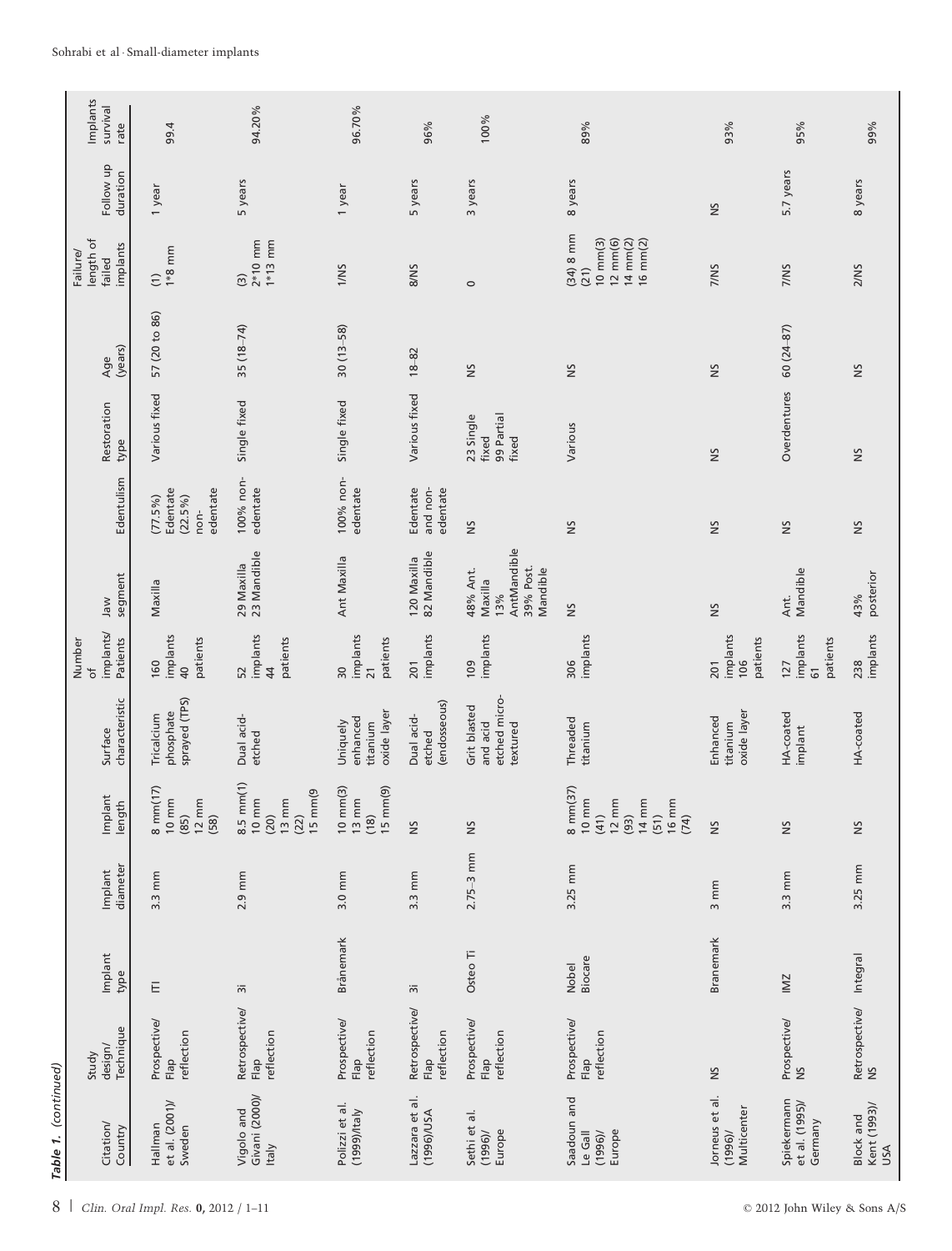study. It was not possible to determine whether there were differences in implant survival rates based on surface characteristics (machined and rough); perhaps this was due to the fact that high survival rates were reported for all studies. We were unable to calculate survival rate using the patient, as opposed to individual implant, because these data were not always reported.

Fifteen studies with a total of 3043 inserted implants reported a minimal observation period of 5 years or more (Table 1). These studies included fixed restorations (single crowns and partial bridges), as well as mandibular overdentures. The survival rate reported for this period of observation ranged from 89% (Saadoun and Le Gall 1996) to 99% (Block and Kent 1993). The longest period of reported observation was 9.1 years (Arisan et al. 2010) with a survival rate of 92.3% for 316 implants placed in 139 patients. At the time of the present review, the most recent study with a minimum follow up of 5 years (Geckili et al. 2011) reported a survival rate of 98.7% for 159 narrow diameter implants inserted in 71 patients.

#### Mandibular overdentures

Seven studies involved the mandible of edentate patients. These studies (Ahn et al. 2004; Griffitts et al. 2005; Cho et al. 2007; Morneburg and Proschel, 2008; Jofre et al. 2010; Al-Nawas et al. 2011; Elsyad et al. 2011) included a total of 489 implants inserted in 207 patients. Patients' ages ranged between 30 and 90 years. Implants' diameters placed were 1.8–3.3 mm, and 7–18 mm in length. The surgical technique implemented was flapless in two out of the seven studies. The final prosthesis provided all studies were an implant overdenture with ball-clip attachment system. The Follow up period was 6 months to 6 years, with survival rate reported to be 94% to 98%.

## Discussion

Small-Diameter Implants, Narrow-Diameter Implants or Mini-Dental Implants are all used to describe implants with diameters less than 4 mm. They were first introduced commercially in the dental field in 1990(Davarpanah et al. 2000). Since that time, several studies have been carried out using these implants, all of which are presently commercially available (both submerged and non-submerged) (Zinsli et al. 2004). The various

designs of SDIs have become more commonly used in recent decades due limitations in the geometry and capacity of the alveolar bone (Olate et al. 2010). The main two advantages of SDIs are: (i) the ability to apply less invasive surgical procedures when there is circumferential bone deficiency around the implants, and (ii) the ability to place SDIs in reduced interradicular spaces, such as the edentulous ridge of the mandibular incisors (Olate et al. 2010; Elsyad et al. 2011).

As shown in the current review, the survival rate of small-diameter implants appears to be similar to that of regular diameter implants. In the current study, the majority of studies reported survival rates at 95–100%, and no study reported survival rates below 89%. Although most insertion techniques used to place implants require flap reflection to give practitioner better and clearer visibility, this is considered as an invasive approach (Fortin et al. 2006). Flap elevation to expose the surgical site may lead to trauma to the soft tissues, pain and subsequent bone resorption (al-Ansari and Morris, 1998; Oh et al. 2007). Flapless techniques have been recommended as the surgical protocol for both regular and SD implants. This flapless approach is considered to offer advantages over the traditional flap access approach. Bleeding may be minimized, as well as surgical times(Becker et al. 2005; Casap et al. 2005; Komiyama et al. 2008). Furthermore, no negative influence on implant survival has been reported with this technique (Berdougo et al. 2010; Mueller et al. 2011). Some studies even suggest that, with flapless implant surgery, patients' postoperative discomfort, such as swelling and pain, is almost negligible (Casap et al. 2005). Flapless insertion of dental implants prevents complications arising from soft-tissue elevation, such as infection, dehiscence and necrosis. Furthermore, flapless implant placement appears to provide dental implant success rates equal to conventional techniques (Berdougo et al. 2010). A recent histological study indicated that a flapless technique to insert implants has fewer inflammatory consequences and, thus, earlier re-epithlialization than using flap reflection techniques (Naert et al. 2002). Theoretically, a high success rate can be obtained by using this technique through careful patient selection and treatment planning. In this review, we found that there is no difference in the implants' survival rate between studies using the flapless and flap reflection techniques.

However, only six studies in this review were performed using the flapless approach. Thus, more studies should be carried out using flapless techniques.

To our knowledge, this is one of the first studies that show the relationship between implant length and survival rate in SDIs. In fact, few studies have been carried out in this field. One result of this study was the finding that failure is accompanied with short implants more often than with longer ones (Weng et al. 2003; Feldman et al. 2004; Herrmann et al. 2005). While other studies have reported that implant length has no significant impact on survival rate (Sethi et al. 1996; Testori et al. 2001; Lemmerman and Lemmerman, 2005; Sun et al. 2011), these were carried out with regular diameter implants. Several factors may explain this controversy, such as the implant's primary stability, the quality of patient's bone and the practitioner's learning curve. In this SDI study, only 13 out of 40 studies reported the length of the failed implants. In those that did report implant length, the failure rate was higher in the shorter SDIs.

One of the major goals in oral public health promotion is to develop and test technologies that address oral health problems. We believe that lower income, elder denture wearers suffer important problems that could be addressed through better stabilization of their dentures. Thus, it is our role to promote the development and testing of low cost, minimally invasive implant therapies.

# Summary and Conclusion

In this review, we aimed to understand the scientific evidence which exists regarding SDIs and their flapless placement. We found only a few studies in which flapless placement was carried out, but these studies suggest that SDIs placed using a flapless approach is successful. We also learned that there may be reduced success when these SDIs are of shorter length. More studies need to be carried out to provide additional rigorous scientific evidence to support this therapeutic paradigm. With cost of health care increasingly on the rise, along with greater needs from populations with limited incomes, low-cost solutions for denture stability should be a high priority for government, academic institutions, funding agencies, researchers and industry.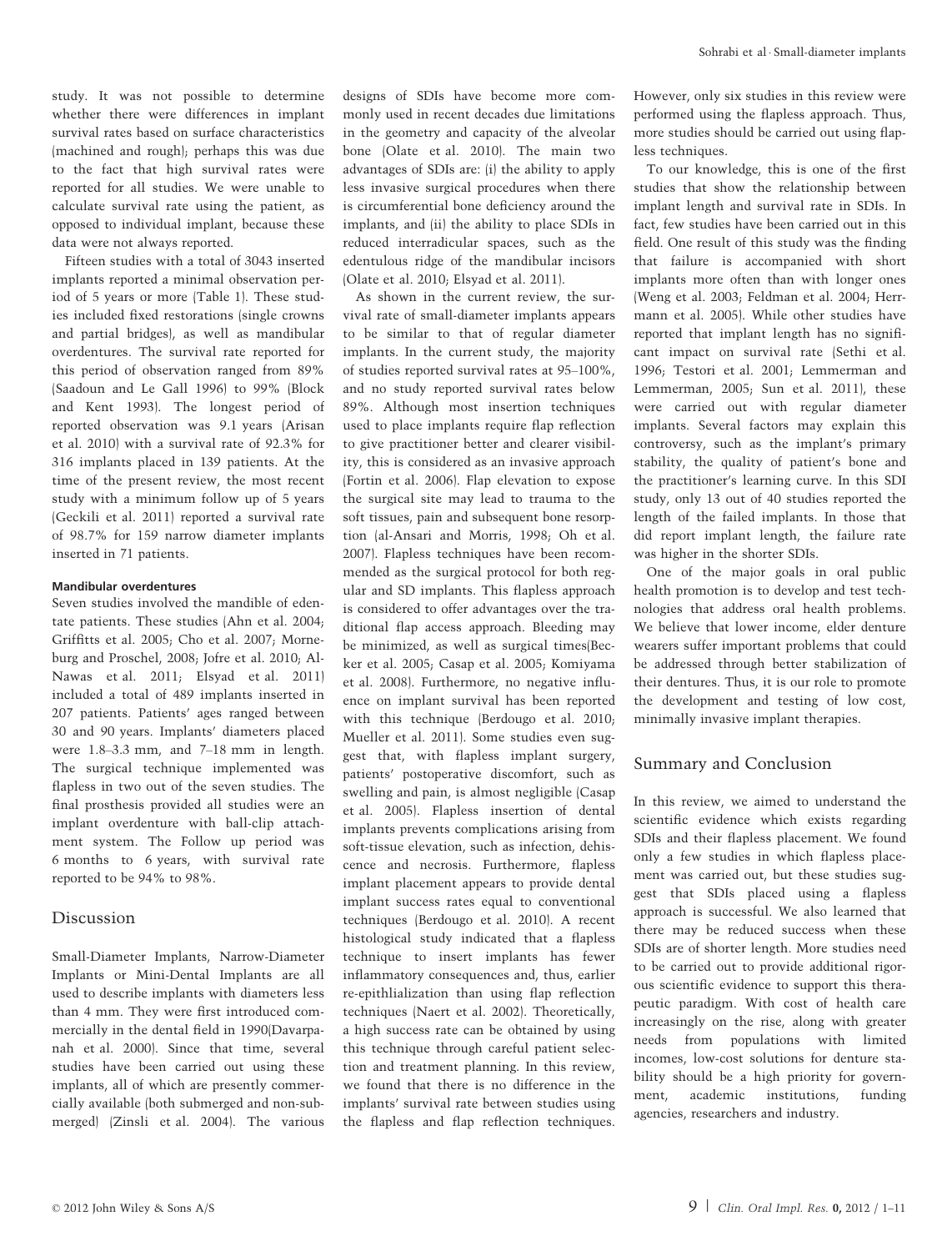## References

- Ahn, M.R., An, K.M., Choi, J.H. & Sohn, D.S. (2004) Immediate loading with mini dental implants in the fully edentulous mandible. Implant Dentistry, 13: 367–372.
- Al-Nawas, B., Brägger, U., Meijer, H.J., Naert, I., Persson, R., Perucchi, A., Quirynen, M., Raghoebar, G.M., Reichert, T.E., Romeo, E., Santing, H. J., Schimmel, M., Storelli, S., Bruggenkate, C.T., Vandekerckhove, B., Wagner, W., Wismeijer, D. & Mu¨ller, F. (2011) A Double-Blind Randomized Controlled Trial (RCT) of Titanium-13Zirconium versus Titanium Grade IV Small-Diameter Bone Level Implants in Edentulous Mandibles - Results from a 1-Year Observation Period. Clinical Implant Dentistry & Related Research [Epub ahead of print].
- Andersen, E., Saxegaard, E., Knutsen, B.M. & Haanaes, H.R. (2001) A prospective clinical study evaluating the safety and effectiveness of narrowdiameter threaded implants in the anterior region of the maxilla. The International Journal of Oral & Maxillofacial Implants 16: 217–224.
- Anitua, E., Orive, G., Aguirre, J.J., Ardanza, B. & Andía, I. (2008) 5-year clinical experience with BTI dental implants: risk factors for implant failure. Journal of Clinical Periodontology 35: 724–732.
- Anitua, E., Errazquin, J.M., de Pedro, J., Barrio, P., Begoña, L. & Orive, G. (2010) Clinical evaluation of Tiny(R) 2.5- and 3.0-mm narrow-diameter implants as definitive implants in different clinical situations: a retrospective cohort study. European Journal of Oral Implantology 3: 315–322.
- al-Ansari, B.H. & Morris, R.R. (1998) Placement of dental implants without flap surgery: a clinical report. The International Journal of Oral  $\Theta$  Maxillofacial Implants 13: 861–865.
- Arisan, V., Bölükbaşi, N., Ersanli, S. & Ozdemir, T. (2010) Evaluation of 316 narrow diameter implants followed for 5–10 years: a clinical and radiographic retrospective study. Clinical Oral Implants Research 21: 296–307.
- Awad, M.A., Shapiro, S.H., Lund, J.P. & Feine, J.S. (2000) Determinants of patients' treatment preferences in a clinical trial. Community Dentistry and Oral Epidemiology 28: 119–125.
- Becker, W., Goldstein, M., Becker, B.E. & Sennerby, L. (2005) Minimally invasive flapless implant surgery: a prospective multicenter study. Clinical Implant Dentistry & Related Research 7(Suppl 1): S21–S27.
- Berdougo, M., Fortin, T., Blanchet, E., Isidori, M. & Bosson, J.L. (2010) Flapless implant surgery using an image-guided system. A 1- to 4-year retrospective multicenter comparative clinical study. Clinical Implant Dentistry & Related Research 12: 142–152.
- Block, M.S. & Kent, J.N. (1993) Cylindrical HAcoated implants–8-year observations. Compendium 00: S526–S532.
- Bulard, R.A. & Vance, J.B. (2005) Multi-clinic evaluation using mini-dental implants for long-term denture stabilization: a preliminary biometric evaluation. Compendium of Continuing Education in Dentistry 26: 892–897.
- Campelo, L.D. & Camara, J.R. (2002) Flapless implant surgery: a 10-year clinical retrospective

analysis. The International Journal of Oral  $\omega$ Maxillofacial Implants 17: 271–276.

- Carlsson, G.E. & Omar, R. (2010) The future of complete dentures in oral rehabilitation. A critical review. Journal of Oral Rehabilitation 37: 143–156.
- Casap, N., Tarazi, E., Wexler, A., Sonnenfeld, U. & Lustmann, J. (2005) Intraoperative computerized navigation for flapless implant surgery and immediate loading in the edentulous mandible. The International Journal of Oral & Maxillofacial Implants 20: 92–98.
- Cho, S.C., Froum, S., Tai, C.H., Cho, Y.S., Elian, N. & Tarnow, D.P. (2007) Immediate loading of narrow-diameter implants with overdentures in severely atrophic mandibles. Practical Procedures & Aesthetic Dentistry: PPAD 19: 167–174.
- Cibirka, R.M., Razzoog, M. & Lang, B.R. (1997) Critical evaluation of patient responses to dental implant therapy. The Journal of Prosthetic Dentistry 78: 574–581.
- Cochran, D.L., Nummikoski, P.V., Schoolfield, J.D., Jones, A.A. & Oates, T.W. (2009) A prospective multicenter 5-year radiographic evaluation of crestal bone levels over time in 596 dental implants placed in 192 patients. Journal of Periodontology 80: 725–733.
- Comfort, M.B., Chu, F.C., Chai, J., Wat, P.Y. & Chow, T.W. (2005) A 5-year prospective study on small diameter screw-shaped oral implants. Journal of Oral Rehabilitation 32: 341–345.
- Cordaro, L., Torsello, F., Mirisola Di Torresanto, V. & Rossini, C. (2006) Retrospective evaluation of mandibular incisor replacement with narrow neck implants. Clinical Oral Implants Research, 2006: 17.
- Davarpanah, M., Martinez, H., Tecucianu, J.F., Celletti, R. & Lazzara, R. (2000) Small-diameter implants: indications and contraindications. Journal of Esthetic Dentistry 12: 186–194.
- Degidi, M., Nardi, D. & Piattelli, A. (2009) Immediate versus one-stage restoration of small-diameter implants for a single missing maxillary lateral incisor: a 3-year randomized clinical trial. Journal of Periodontology 80: 1393–1398.
- Degidi, M., Piattelli, A. & Carinci, F. (2008) Clinical outcome of narrow diameter implants: a retrospective study of 510 implants. Journal of Periodontology 79: 49–54.
- Ellis, J.S., Levine, A., Bedos, C., Mojon, P., Rosberger, Z., Feine, J. & Thomason, J.M. (2011) Refusal of implant supported mandibular overdentures by elderly patients. Gerodontology 28: 62–68.
- Elsyad, M.A., Gebreel, A.A., Fouad, M.M. & Elshoukouki, A.H. (2011) The clinical and radiographic outcome of immediately loaded mini implants supporting a mandibular overdenture. A 3-year prospective study. Journal of Oral Rehabilitation 38: 827–834.
- Emami, E., Heydecke, G., Rompré, P.H., de Grandmont, P. & Feine, J.S. (2009) Impact of implant support for mandibular dentures on satisfaction, oral and general health-related quality of life: a meta-analysis of randomized-controlled trials. Clinical Oral Implants Research 20: 533–544.
- Feine, J.S., Carlsson, G.E., Awad, M.A., Chehade, A., Duncan, W.J., Gizani, S., Head, T., Lund, J.P., Mac-

Entee, M., Mericske-Stern, R., Mojon, P., Morais, J., Naert, I., Payne, AG., Penrod, J., Stoker, G.T., Tawse-Smith, A., Taylor, T.D., Thomason, J.M., Thomson, W.M. & Wismeijer, D. (2002) The McGill consensus statement on overdentures. Mandibular two-implant overdentures as first choice standard of care for edentulous patients. Montreal, Quebec, May 24–25. The International Journal of Oral & Maxillofacial Implants 17: 601-602.

- Feldman, S., Boitel, N., Weng, D., Kohles, S.S. & Stach, R.M. (2004) Five-year survival distributions of short-length (10 mm or less) machined-surfaced and Osseotite implants. Clinical Implant Dentistry & Related Research 6: 16-23.
- Fortin, T., Bosson, J.L., Isidori, M. & Blanchet, E. (2006) Effect of flapless surgery on pain experienced in implant placement using an imageguided system. The International Journal of Oral & Maxillofacial Implants 21: 298–304.
- Franco, M., Viscioni, A., Rigo, L., Guidi, R., Zollino, I., Avantaggiato, A. & Carinci, F. (2009) Clinical outcome of narrow diameter implants inserted into allografts. Journal of Applied Oral Science: Revista FOB 17: 301–306.
- Geckili, O., Mumcu, E. & Bilhan, H. (2011) Radiographic Evaluation of Narrow Diameter Implants after 5 years of clinical function: a Retrospective Study. The Journal of Oral Implantology [Epub ahead of print].
- Griffitts, T.M., Collins, C.P. & Collins, P.C. (2005) Mini dental implants: an adjunct for retention, stability, and comfort for the edentulous patient. Oral Surgery, Oral Medicine, Oral Pathology, Oral Radiology, and Endodontics 100: e81–e84.
- Hallman, M. (2001) A prospective study of treatment of severely resorbed maxillae with narrow nonsubmerged implants: results after 1 year of loading. The International Journal of Oral  $\Theta$ Maxillofacial Implants 16: 731–736.
- Herrmann, I., Lekholm, U., Holm, S. & Kultje, C. (2005) Evaluation of patient and implant characteristics as potential prognostic factors for oral implant failures. The International Journal of Oral & Maxillofacial Implants 20: 220-230.
- Heydecke, G., Locker, D., Awad, M.A., Lund, J.P. & Feine, J.S. (2003) Oral and general health-related quality of life with conventional and implant dentures. Community Dentistry and Oral Epidemiology 31: 161–168.
- Huang, J.S., Zhao, J.J., Liu, Q. & Liu, T.T. (2010) [Clinical research of immediate restoration implant with mini-implants in edentulous space]. Hua xi kou Qiang yi xue za zhi = Huaxi Kouqiang Yixue Zazhi = West China Journal of Stomatology 28: 412–416.
- Jofre, J., Hamada, T., Nishimura, M. & Klattenhoff, C. (2010) The effect of maximum bite force on marginal bone loss of mini-implants supporting a mandibular overdenture: a randomized controlled trial. Clinical Oral Implants Research 21: 243–249.
- Jofre, J., Cendoya, P. & Munoz, P. (2010) Effect of splinting mini-implants on marginal bone loss: a biomechanical model and clinical randomized study with mandibular overdentures. The International Journal of Oral & Maxillofacial Implants 25: 1137–1144.